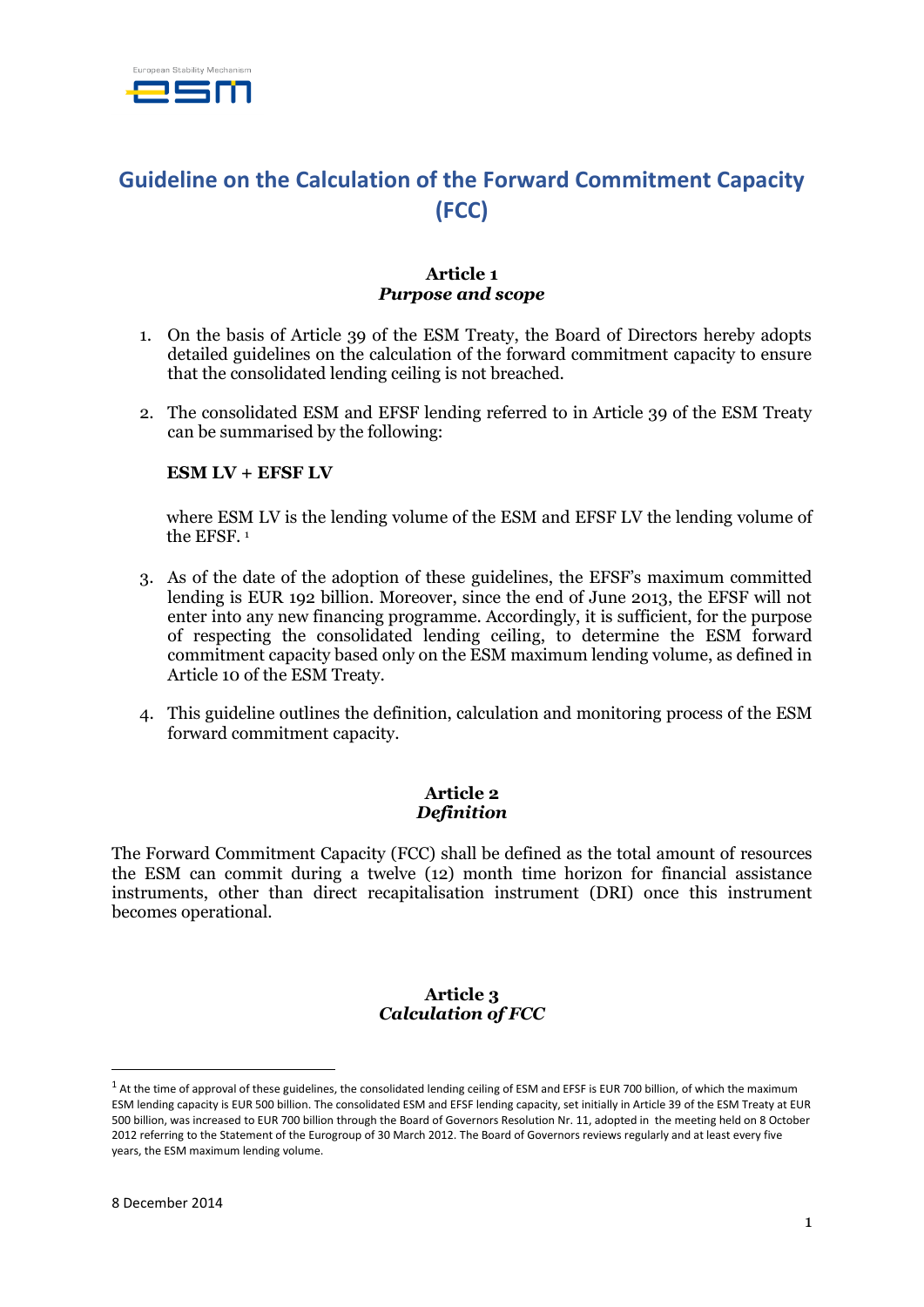

1. The maximum amount of resources available to the ESM to provide financial assistance is calculated after taking into account the operations linked to the DRI (nominal outstanding direct investment disbursed and direct investment committed but undisbursed) and the effect of such operations on the ESM maximum available lending. In case the ESM grants financial assistance through this instrument, its maximum available lending will be adjusted, by taking into account the impact of such recapitalisation on the resources available for non-DRI operations <sup>1</sup> with a view to safeguard the strong creditworthiness of the ESM.

The precise adjustment amount will not be fixed in advance, as it may vary over time. Key elements influencing the adjustment amount will be the relevant rating methodologies of the credit rating agencies and ESM track record of asset composition, including loan exposure and equity exposure.

In this first step the following formula is used to compute the maximum available lending:

## $ML = MLV - X - FI$

where :

|  | $=$ Maximum available lending |
|--|-------------------------------|

- MLV = ESM maximum lending volume
- $X =$ Adjusted amount
- FI = Nominal outstanding direct investment disbursed and direct investment committed but undisbursed
- 2. In the second step, the FCC is calculated by adjusting the maximum available lending for the expected cash in-flows of outstanding amounts of the relevant operations over the next twelve (12) months as given below.
- 3. First, if a purchase agreement to sell a bank equity investment over the next twelve (12) months has been agreed and signed, the initially invested amount will be added to the maximum available lending volume. The implication of this purchase agreement on the adjustment amount X will be also considered.
- 4. Second, on the lending side, the outstanding amounts disbursed for non-DRI financial assistance, the amounts of undrawn committed non-DRI assistance during the disbursement period, and the amounts committed under precautionary financial assistance instruments need to be deducted from the maximum available lending volume.
- 5. Finally, the projected repayment amounts (amortisation) to be made by the sovereign borrowers to the ESM over the next twelve (12) months will be added.
- 6. On the basis of the above, the FCC is calculated as follows:

**.** 

 $1$  Non-DRI operations refer to ESM loans, precautionary financial assistance, financial assistance for the recapitalisation of financial institution (indirect bank recapitalisation), primary market support facility, secondary market support facility.